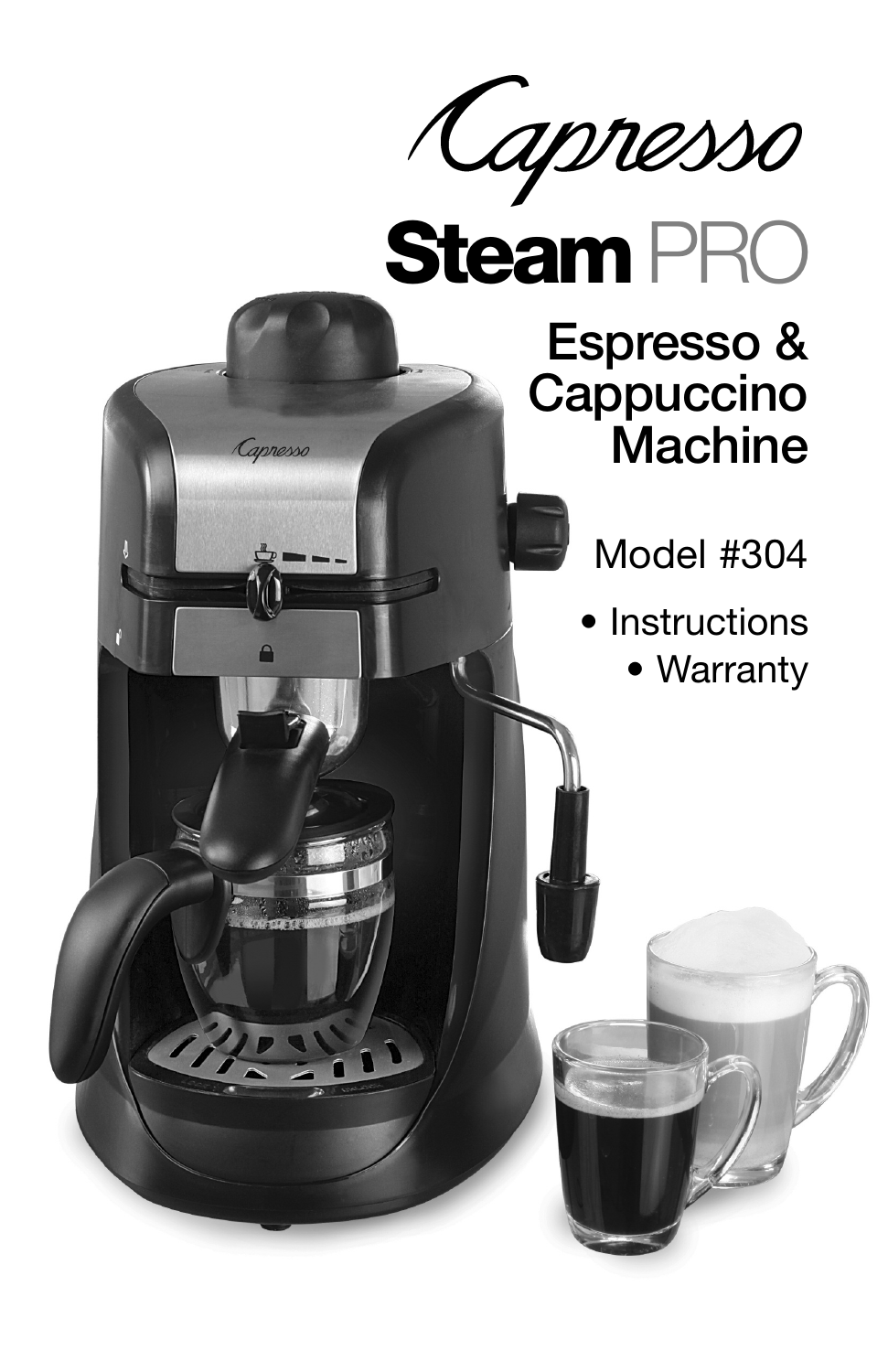## **IMPORTANT SAFEGUARDS**

When using electrical appliances, basic safety precautions should always be followed, including the following:

- Read all instructions.
- Do not touch hot surfaces. Use handles or knobs.
- To protect against fire, electric shock and personal injury do not immerse cord, plugs, or appliance in water or other liquid.
- Close supervision is necessary when any appliance is used by or near children.
- Unplug from outlet when not in use and before cleaning. Allow to cool before putting on or taking off parts, and before cleaning the appliance.
- Do not operate any appliance with a damaged cord or plug or after the appliance malfunctions, or has been damaged in any manner. Return appliance to the nearest authorized service facility for examination, repair or adjustment.
- The use of accessory attachments not recommended by the appliance manufacturer may result in fire, electric shock or personal injury.
- Do not use outdoors.
- Do not let cord hang over edge of table or counter, or touch hot surfaces.
- Do not place on or near a hot gas or electric burner, or in a heated oven.
- Always attach plug to appliance first, then plug cord into the wall outlet. To disconnect, turn the power switch off, then remove plug from wall outlet.
- Do not use appliance for other than intended use.
- Use extreme caution when disposing hot steam.
- Appliances with Glass Containers.
	- A. The container is designed for use with this appliance. It must never be used on a range top.
	- B. Do not set a hot container on a wet or cold surface.
	- C. Do not use a cracked container or a container having a loose or weakened handle.
	- D. Do not clean container with cleansers, steel wool pads, or other abrasive material.

# **SAVE THESE INSTRUCTIONS**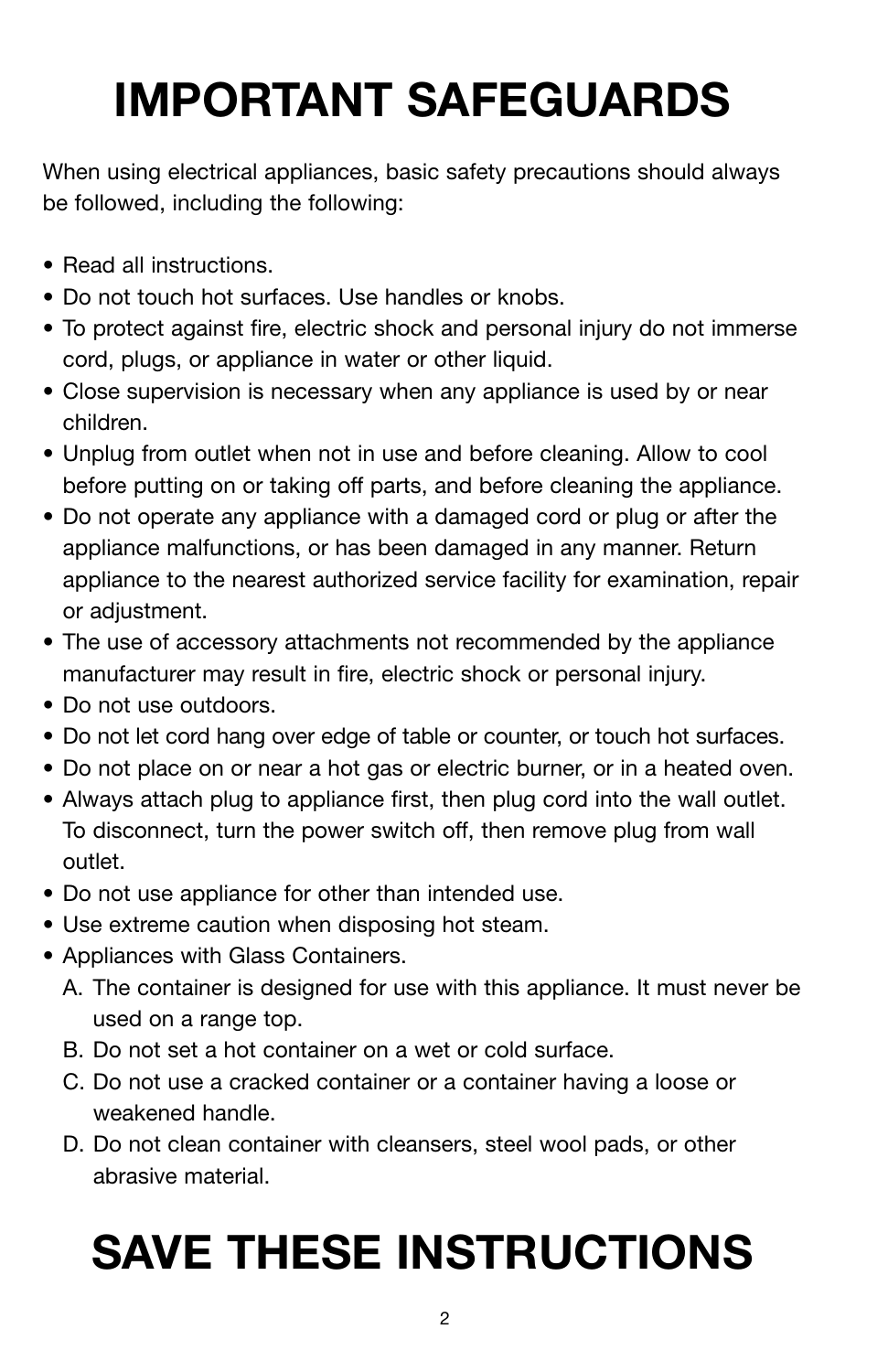### **SPECIAL CORD SET INSTRUCTIONS**

Regarding your Cord Set:

- A. A short power-supply cord (or detachable power-supply cord) is to be provided to reduce risks resulting from becoming entangled in or tripping over a longer cord.
- B. Longer detachable power-supply cords or extension cords are available and may be used if care is exercised in their use.
- C. If a long detachable power-supply cord or extension cord is used, (1) the marked electrical rating of the detachable power-supply cord or extension cord should be at least as great as the electrical rating of the appliance, (2) if the appliance is of the grounded type, the extension cord should be a grounding type 3-wire cord, and (3) the longer cord should be arranged so that it will not drape over the counter top or table top where it can be pulled on by children or tripped over.
- D. This appliance has a polarized plug (one blade is wider than the other). As a safety feature, this plug will fit in a polarized outlet only one way. If the plug does not fit fully in the outlet, reverse the plug. If it still does not fit, contact a qualified electrician. Do not attempt to defeat this safety feature.

### **CAUTION:**

This appliance is for household use. Any servicing other than cleaning and user maintenance should be performed by an authorized service representative.

- Do not immerse base in water or try to disassemble.
- To reduce the risk of fire or electric shock, do not remove the base. No user serviceable parts inside. Repair should be done by authorized service personnel only.
- Check voltage to be sure that the voltage indicated on the name plate agrees with your voltage.
- Never use warm or hot water to fill the water container! Use cold water only!
- Keep your hands and the cord away from hot parts of the appliance during operation.
- Never clean with scouring powders or hard implements.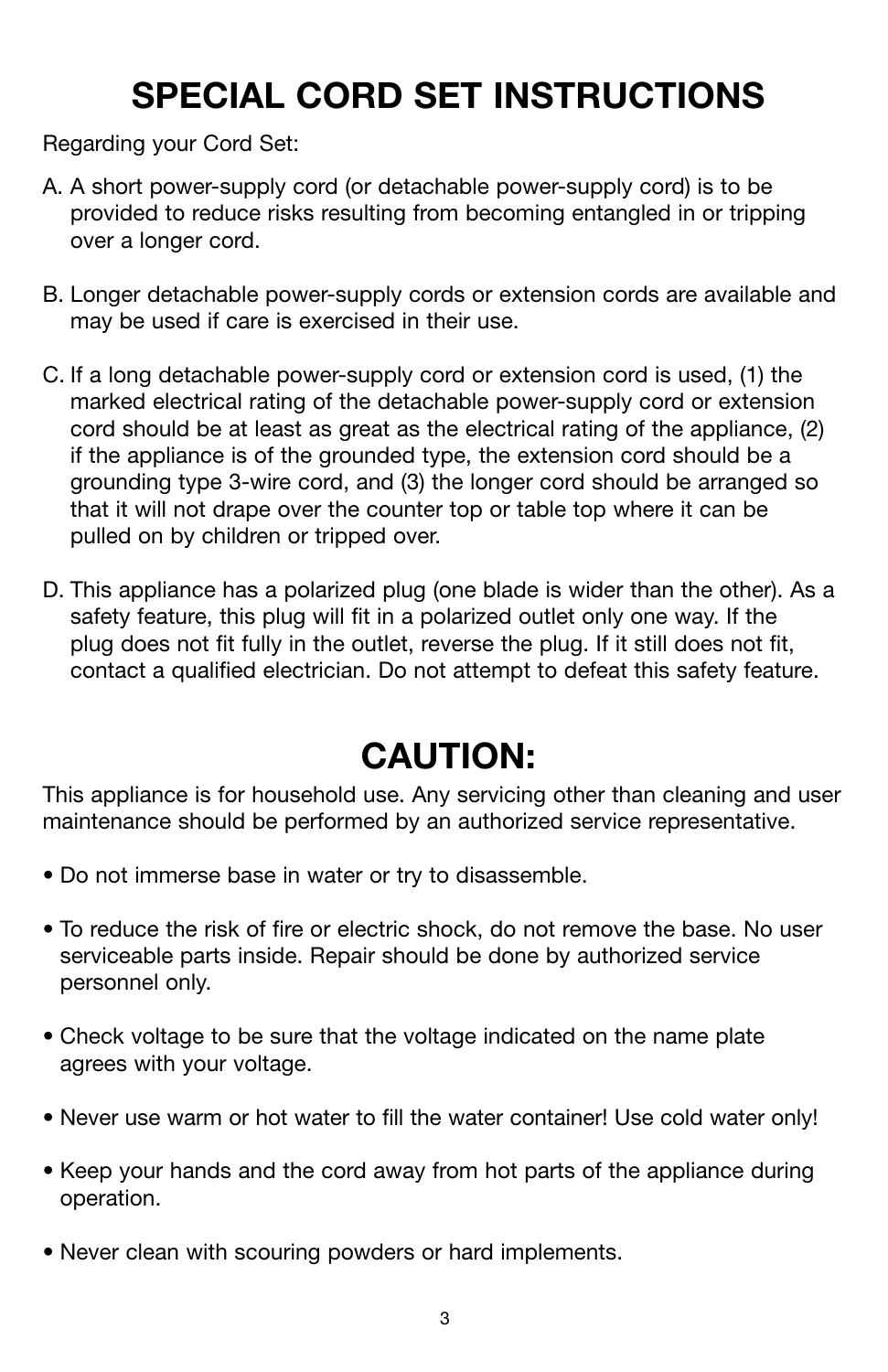

- 1. Boiler cap
- 2. Steam knob (fig. 9)
- 3. Coffee/steam selector
- 4. Steam pipe
- 5. Nozzle
- 6. Tray cover
- 7. Drip tray
- 8. Filter holder in "locked" position
- 9. Power switch
- 10. Glass carafe with lid
- 11. Scoop





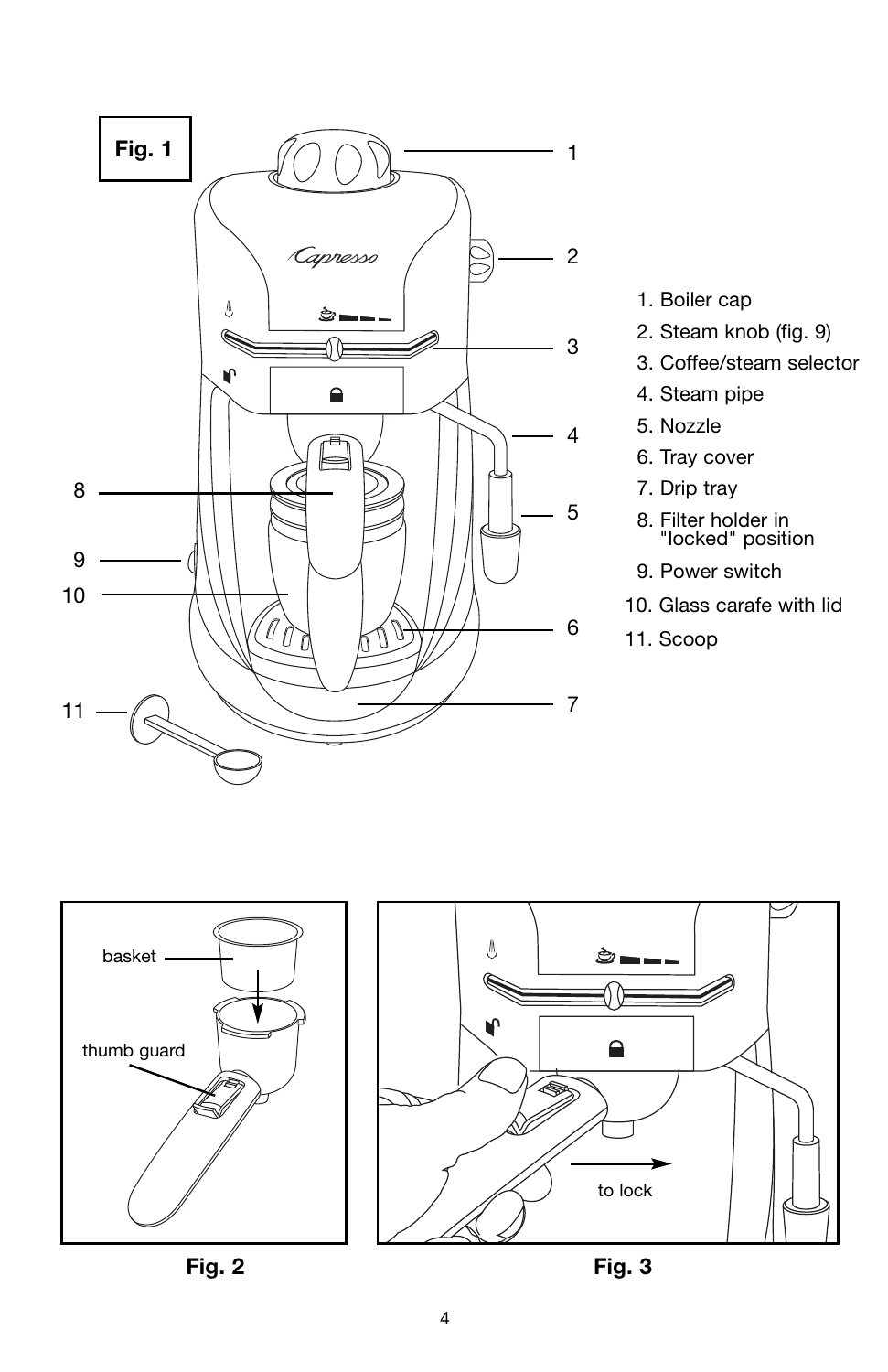



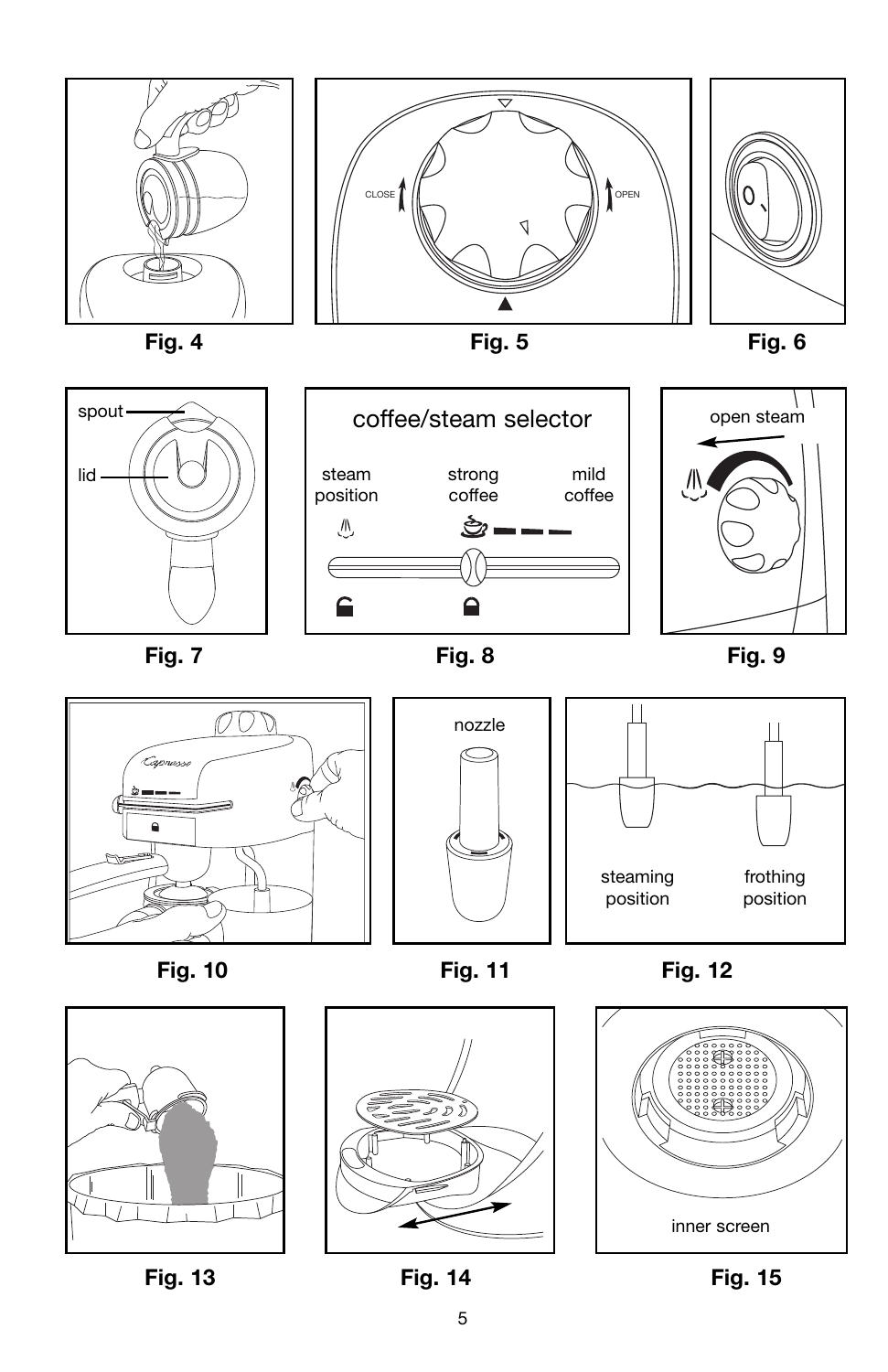| 10. MAKING HOT WATER FOR TEA OR OTHER HOT BEVERAGES 10 |  |
|--------------------------------------------------------|--|
|                                                        |  |
|                                                        |  |
|                                                        |  |
|                                                        |  |

#### **1. WELCOME AND THANK YOU**

Thank you for choosing the Capresso Steam PRO Espresso & Cappuccino Machine. It is the perfect starter machine for espressos, cappuccinos and lattes. With a bit of practice you will be able to produce two to four cappuccinos or lattes at a time. Please read all of the instructions in this booklet before operating your new machine. Understanding and complying with these instructions is essential to ensure that the machine is utilized without risk and to ensure safety during operation and maintenance.

#### **2. HOW TO REACH JURA-CAPRESSO**

Should you require further information or if particular problems occur that are not covered in this manual, please

- CALL our toll free HELP LINE: 1-800-767-3554 Monday -Thursday 8AM to 9PM, Friday 8AM to 8PM and Saturday 9AM to 5PM Eastern Standard Time. Feel free to call at any time. If you are connected to our voicemail, PLEASE DO NOT HANG UP. Leave your name, telephone number and we will return your call. Please also leave the model number of your Capresso product, in this case it is #304.
- FAX us at 1-201-767-9684
- E-MAIL us at contact@jura-capresso.com
- VISIT our website at www.capresso.com
- WRITE to Jura Capresso, Inc., Customer Service, P.O. Box 775, Closter, NJ 07624

#### **3. DE-PRESSURIZING**

**CAUTION!** Never open the boiler cap and never remove the filter holder as long as there is pressure in the boiler container. In order to check if the machine is still under pressure follow these steps:

- 1. The machine is on, the filter holder is inserted and the boiler cap is closed.
- 2. Place an empty cup under the frother nozzle (fig. 10).
- 3. Move the coffee/steam selector to the steam symbol (fig. 8).
- 4. Open the steam knob (fig. 9). Wait until all steam is released.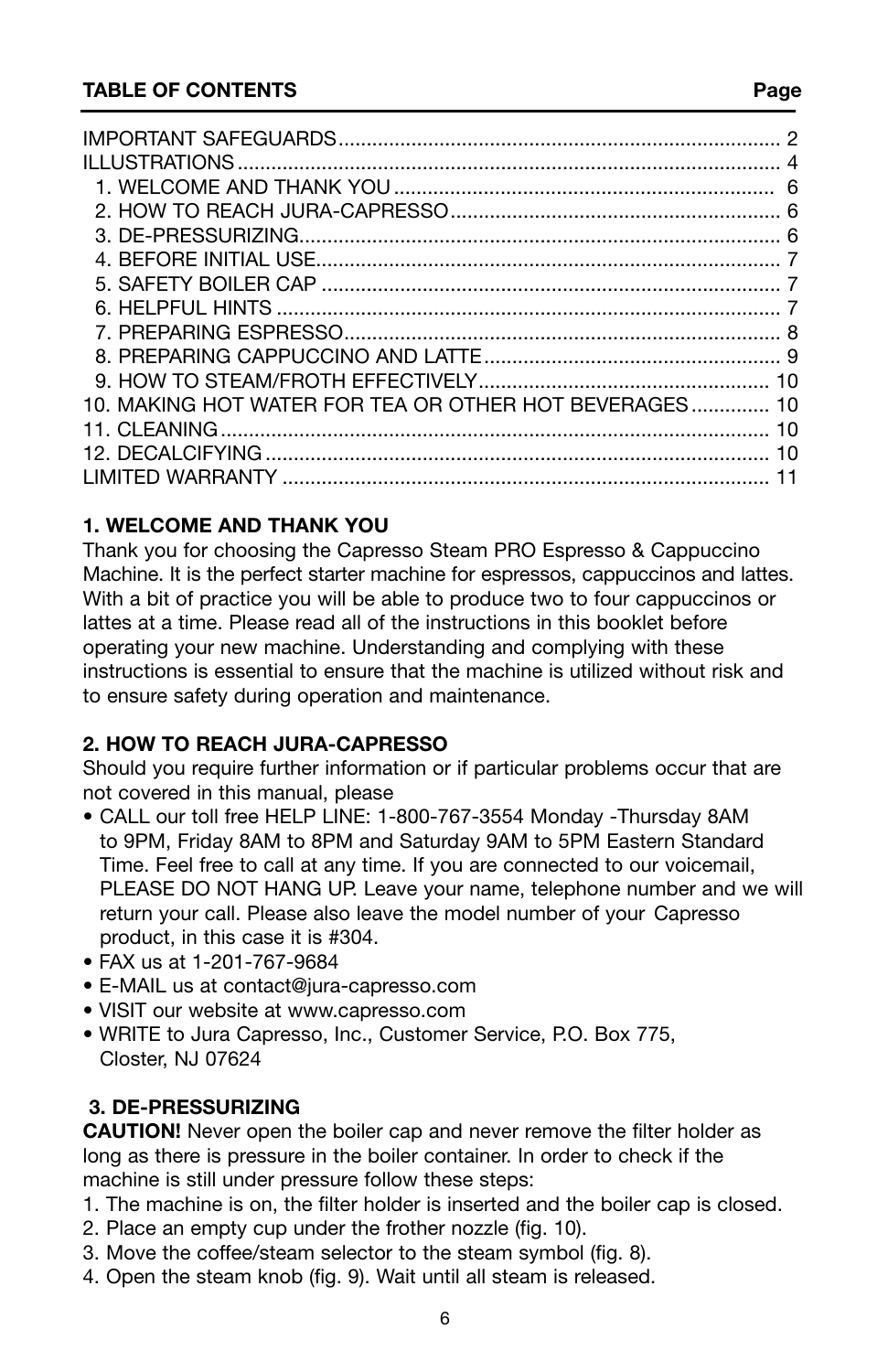- 5. Turn the power switch off (fig. 6).
- 6. Open and remove the boiler cap (see chapter 5)
- 7. It is now safe to remove the filter holder.
- 8. Move the coffee/steam selector to the cup symbol (fig. 8).

**Caution:** Never try to remove the filter holder with the carafe in place. Pressure could force the filter holder down, smashing the carafe and causing severe injuries. Always remove the carafe first.

**Caution:** Never leave machine unattended when it is turned on (red light in the power switch is illuminated). Always turn the machine off when finished.

#### **4. BEFORE INITIAL USE**

Carefully unpack your machine and remove all packing materials. Wipe the machine with a damp cloth. Clean the filter holder, the basket and the carafe with water and wipe dry. The filter holder, the basket, the glass carafe and lid are dishwasher safe (upper rack, away from any heating element).

**Caution:** Do not immerse the machine in water or any other liquid. The boiler cap is not dishwasher safe. Make yourself familiar with the various parts: insert the basket into the filter holder (fig. 2) and insert the filter holder into the machine (fig. 3). Open and close the boiler cap. Make sure the power cord is guided in the back slot so the machine sits firmly and flat on an even surface.

#### **5. SAFETY BOILER CAP**

**To open the boiler cap:** turn the cap a quarter turn counter clockwise. Slightly lift the cap and turn another quarter turn counter clockwise and lift the cap. **To close the boiler cap:** Place the cap onto the boiler neck and turn clockwise until cap sinks into the groove. Continue turning the cap until firmly locked.

#### **6. HELPFUL HINTS**

- **Espresso Drink:** An espresso is a far richer drink with a more intense taste than regular brewed drip coffee. An espresso is normally 1 1/2 to 2 oz. of strong coffee. Espresso should be served immediately after brewing. If the espresso is too strong, you can add hot water. Add sugar to taste.
- Preparing espresso is different than preparing regular drip coffee. The machine works under pressure, bringing the water to a boil and then forcing it through the ground coffee in a short period of time.
- **Important:** The water in the boiler of the machine will get hotter during the brewing process. Towards the end of the brewing process the water will be so hot that it would burn your espresso. Therefore you never want to process all the water through the coffee as this will result in a burnt taste.
- **Which Coffee?** Any coffee labeled "espresso" is suitable for your machine. Any coffee with at least 80% Arabica beans is ideal for espresso preparation. Check with your local coffee store.
- **Which Grind?** Steam boiler espresso machines, do not require a fine espresso grind. For maximum flavor and aroma we recommend a medium espresso grind or a fine drip grind. If you grind your own coffee we recommend using a burr or disk/burr grinder. Small blade grinders can create "coffee dust". Coffee dust can dramatically slow down the water flow during brewing resulting in bitter and overheated coffee taste.
- **Cappuccino:** 1 1/2 to 2 oz. of espresso coffee with 3 to 4 oz. of steamed and frothed milk on top. Sprinkle chocolate shavings or cinnamon on top of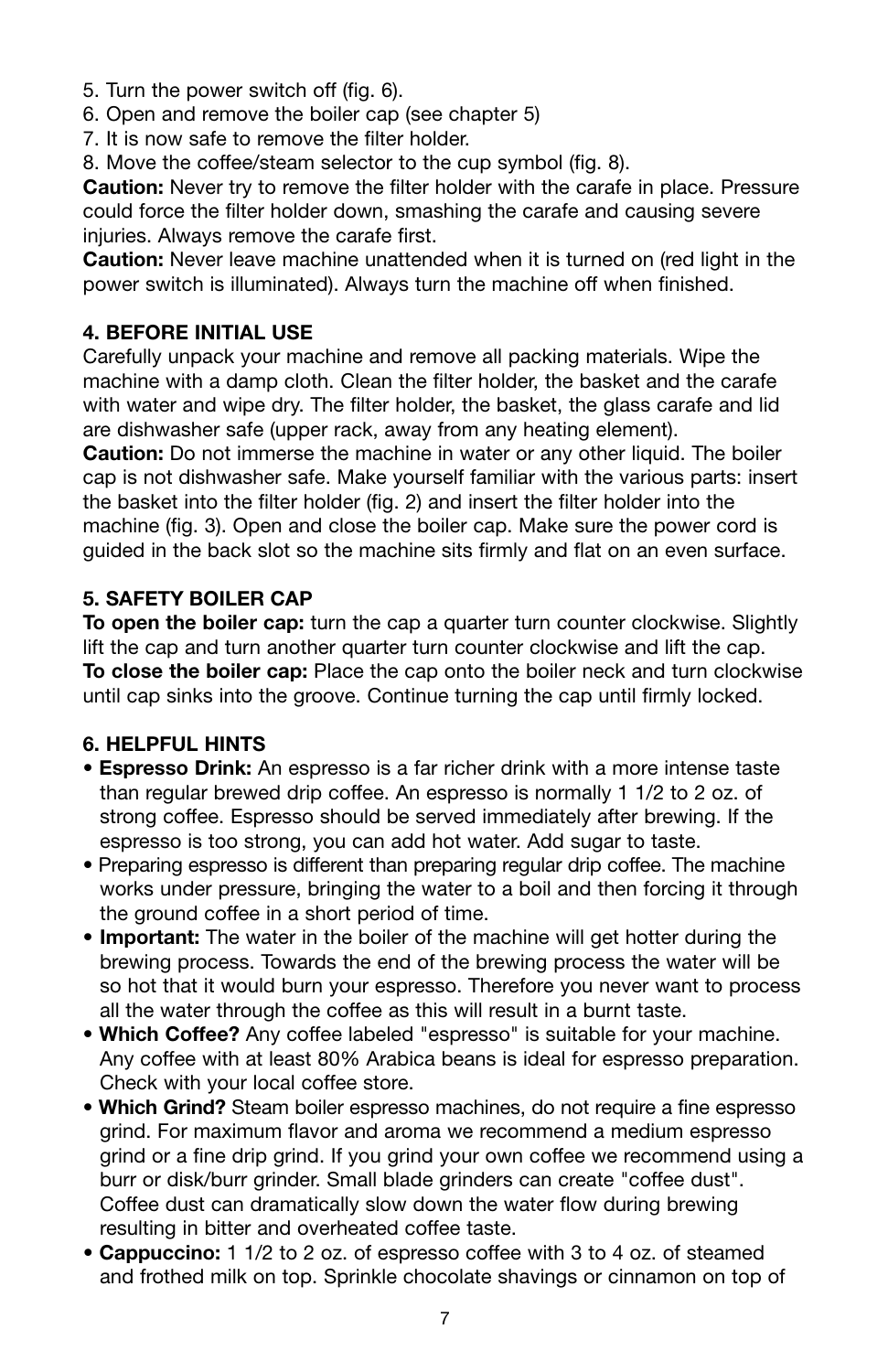the milk froth. For a stronger taste increase the amount of coffee. For a milder taste increase the amount of milk.

- **Latte:** 1 1/2 to 2 oz. of espresso coffee with 3 to 4 oz. of steamed milk (very little or no milk froth).
- **Frothing:** Foamy layer of milk froth on top of hot milk.
- **Which kind of milk?** Skim milk and 1% milk will produce more milk froth than 2% or regular milk.
- **Markings on Glass Carafe:** The markings on the glass carafe help you in the preparation of brewing and frothing.

**Upper rim of metal band:** Maximum capacity of boiler (approx. 10 oz.). For best results always fill the boiler with 10 oz. of fresh cold water.

**4 cup marking:** Maximum amount of espresso you should brew (approx.

8 oz.). If you brew more than 8 oz. the coffee will taste burnt. Depending on the coffee roast you might even want to brew a little less to avoid a bitter aroma. **2 cup marking:** (approx. 4 oz.), guide line for a double shot of espresso.

**Bottom line marking:** Once the coffee has reached this level there is enough pressure in the boiler for steaming and frothing.

#### **7. PREPARING ESPRESSO**

**Caution**: Do not leave the machine alone during brewing.

Keep children away during brewing.

- 1. Make sure the machine is plugged in and turned off. The glass carafe is removed from the drip tray. **Important:** The steam knob (fig. 9) must be in the closed position. The coffee/steam selector points to the cup symbol in front of the machine (stronger coffee). Moving the coffee/steam selector to the right, accelerates brewing and decreases coffee strength.
- 2. Fill the basket with ground coffee, using the measuring scoop (fig.1). The basket is marked on the inside indicating "2 cups" and "4 cups". Never overfill the basket. Clear any excess coffee from the rim of the filter holder. **Important:** it is not necessary to tamp (press down) the coffee.
- 3. Insert the basket into the filter holder (fig. 2), then insert the filter holder into the machine (fig. 3).
- 4. Turn filter holder to the right until it reaches the "locked" position (fig.1,8).
- 5. Fill the glass carafe to the upper rim of the metal band (approx. 10 oz.) with fresh, cold water.
- 6. Unscrew the boiler cap (see chapter 5). Using the glass carafe, fill the boiler with water (fig. 4) and close the boiler cap securely (see chapter 5).
- 7. Place the carafe lid on the carafe so that the opening on the lid points towards the pouring spout of the carafe (fig. 7). Place the carafe on the drip tray as shown in fig. 1.
- 8. Turn the power switch on (fig. 6). The power switch illuminates and the machine starts heating the water.
- 9. After approx. 2 1/2 to 3 minutes hot water will start forcing its way through the filter holder into the carafe. When you have enough espresso in the glass carafe turn the power switch

off and turn the coffee/steam selector to the steam symbol on the left to stop the flow. Remove the carafe and serve. Add a bit of sugar and enjoy. **Tip:** To avoid a "burnt taste" never process all the water through the coffee. Once the brewing noise increases and steam develops, stop the brewing.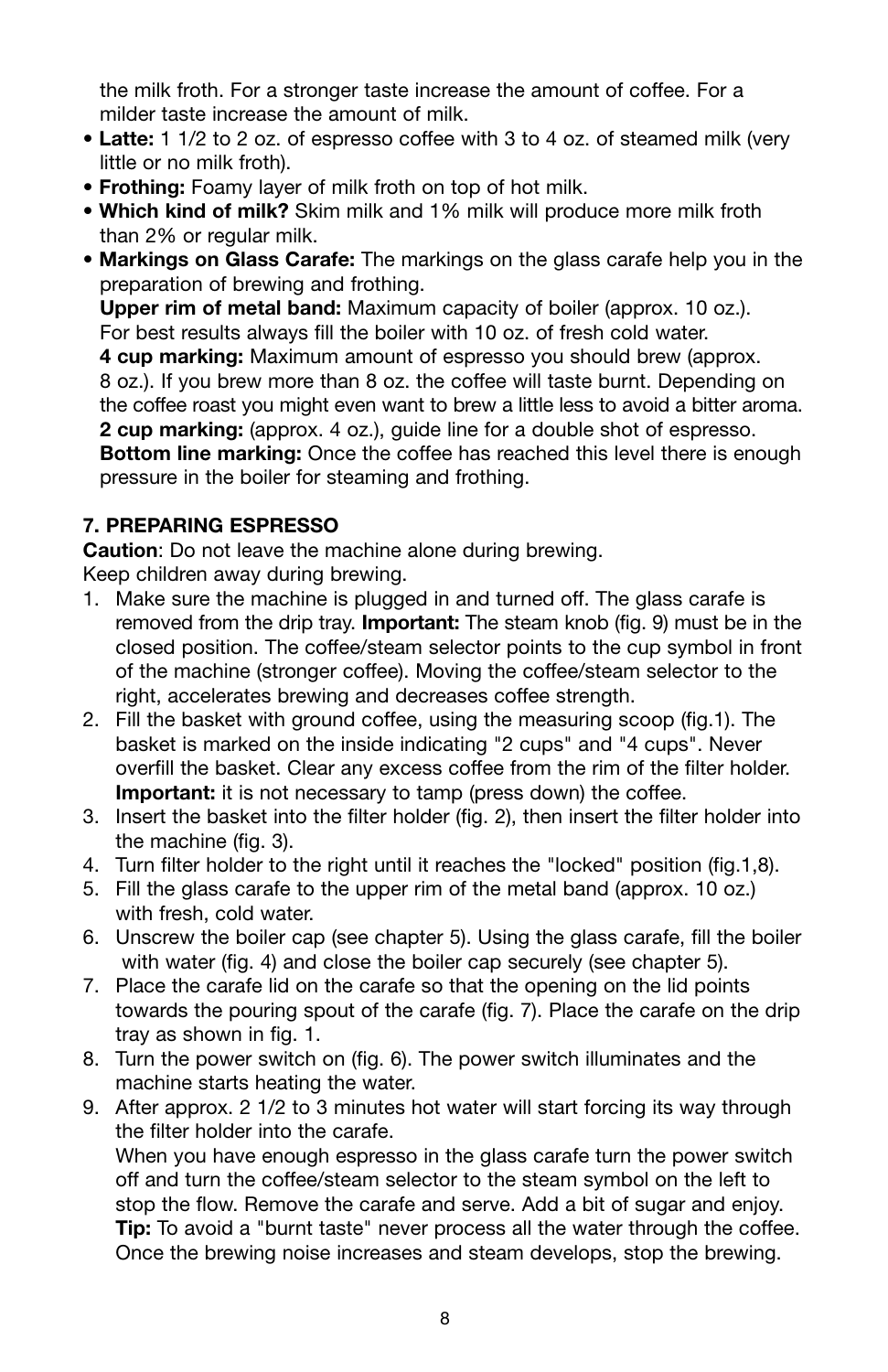- 10. **Important:** Do not open the boiler cap. Do not remove the filter holder. First depressurize the machine. See chapter 3.
- 11. After de-pressurizing remove the filter holder by turning it to the left to the "open lock" symbol. Then push the thumb-guard of filter holder over the hot rim of the basket. Dump the used coffee (fig. 13) and rinse the basket and the filter holder under running water. Return the coffee/steam selector to the cup symbol.

#### **8. PREPARING CAPPUCCINO and LATTE**

Cappuccino and Latte are the most popular espresso-based coffee drinks. It is important that you follow the steps below precisely, otherwise you may not have enough steam pressure to froth and steam milk properly.

- 1. Fill a pitcher with 6 to 8 oz. of cold milk and set aside. The pitcher should have at least a 12 oz. capacity. Make sure the frother points outwards and the black frother nozzle is in place.
- 2. Follow steps 1 through 8 in chapter PREPARING ESPRESSO.
- 3. After approx. 2 1/2 to 3 minutes hot water will start forcing its way through the filter holder into the carafe. When the espresso coffee has reached the bottom marking of the glass carafe, slide the coffee/steam selector to the steam symbol.
- 4. Immerse the black frother nozzle into the pitcher with the milk so that the lower part of the nozzle is completely covered in milk (fig. 12, frothing position). The tip of the nozzle should not hit the bottom of the pitcher.
- 5. With the right hand slowly turn the steam knob towards the steam symbol (fig. 9 &10). Steam will push out into the pitcher. The more you open the steam knob the more steam will be released. If the steam is too powerful, turn the steam knob back to reduce the steam output. This procedure might take a little practice (see below). Once you have injected enough steam into your milk, turn the steam knob back to stop the steam output completely. Set the pitcher with the frothed milk aside. **Caution**: The steam pipe is hot
- 6. Move the coffee/steam selector back to the cup symbol. Coffee will continue brewing into the carafe.
- 7. Stand by and turn off the power switch when you have enough espresso in the glass carafe. Turn the coffee/steam selector to the steam symbol on the left to stop the flow.
- 8. Remove the carafe and pour the espresso into your latte/cappuccino cups. Add sugar to taste. Add the steamed milk and ladle some of the froth on top. Enjoy.
- 9. **Important**: Follow steps 10 and 11 in chapter 7, "Preparing Espresso".

#### **9. HOW TO STEAM / FROTH EFFECTIVELY.**

The tip of the black frothing nozzle has three visible slots on top (fig. 11). If the three slots are immersed into the milk, the steaming action will create froth (for cappuccino). If the three slots are above the milk level, the frother will inject steam into the milk without or very little froth (for latte) (fig. 12).

**Recommendation**: Always start with the three slots above the milk level. This way the steam first starts heating/steaming the milk. Then immerse the nozzle further into the milk to create froth. Set the steamed/frothed milk aside so that the froth can settle.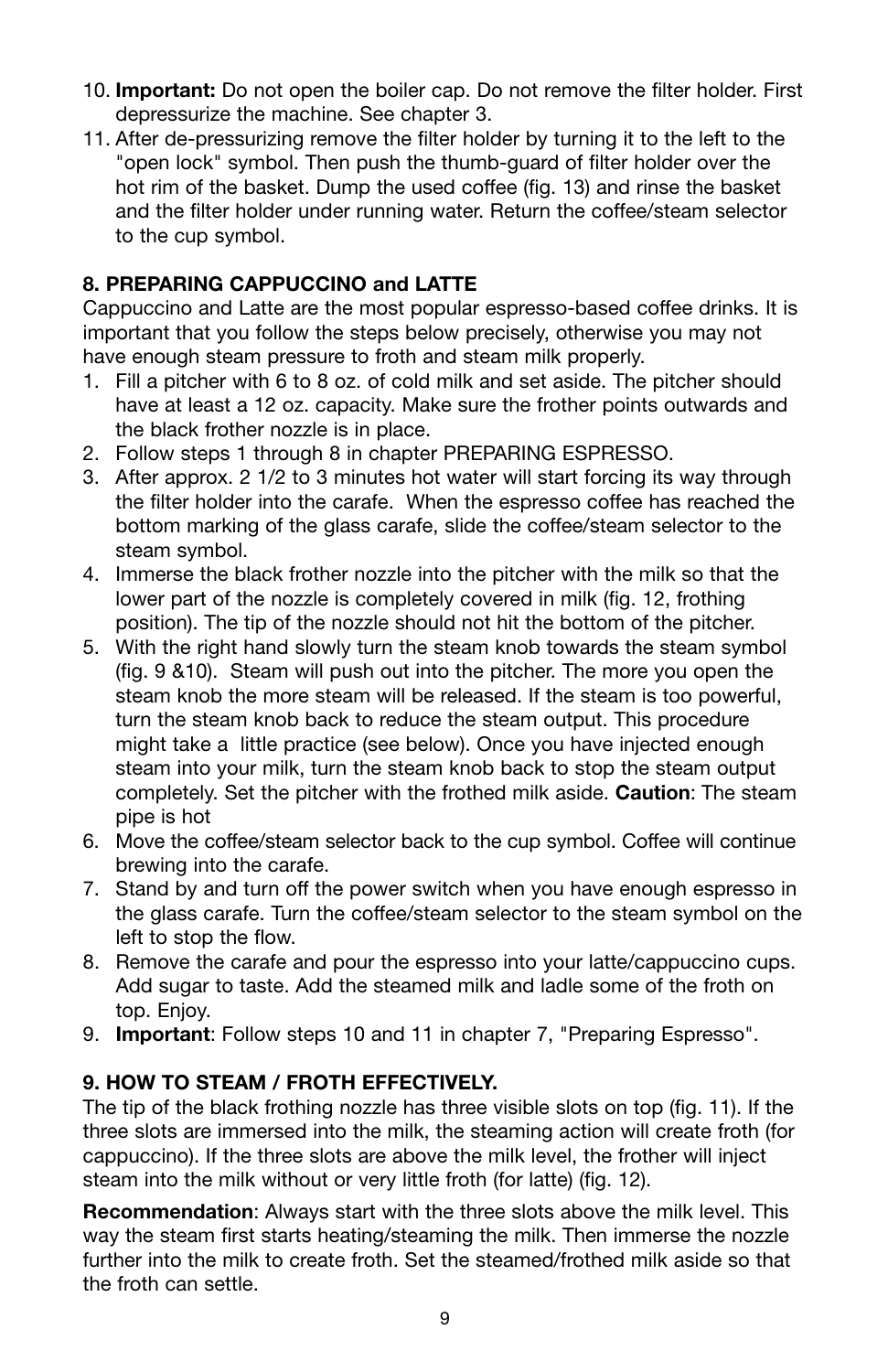#### **10. MAKING HOT WATER FOR TEA or OTHER HOT BEVERAGES**

You can use the machine to make approx. 8 oz. of hot tea or to prepare instant soup. Fill the boiler with up to 8 oz. of water. Insert the filter holder into the machine without the filter basket and turn the filter holder to the right until it is locked in place. Close the boiler cap. Make sure the coffee/steam selector is turned to the cup symbol.

**For tea:** place one tea bag in the glass carafe.

**Hot instant soup**: pour the dry ingredients of the instant soup into the glass carafe. Place the glass carafe with its lid underneath the filter holder.

Turn the machine on and let all the water process through the filter holder into the carafe. When no more water comes out of the filter, turn the machine off, remove the carafe and serve.

#### **11. CLEANING**

- Always unplug the machine before cleaning.
- Never use scouring agents.
- Wait until machine has cooled down.
- Never immerse the machine in water or any other liquid. Never hold the machine under running water. To clean, simply wipe off with a soft, damp cloth.
- Clean the filter basket, the filter holder, and the glass carafe in a hot water/ mild soap solution. For your convenience, the filter holder, filter basket, and glass carafe can be put in the dishwasher's upper level, away from any heating element. Make sure the holes in the filter basket are free of old coffee deposits.
- Remove the tray cover and drip tray and clean with hot water/mild soap solution. Replace the tray cover and drip tray and make sure the drip tray is locked in place.
- Wipe the inner screen with a wet cloth (fig. 15). The screen is located above the filter holder area.

#### **CLEANING THE FROTHER NOZZLE**

Wait until the machine has cooled down. The metal frother pipe may still be hot. Pull the frother nozzle off and thoroughly rinse under warm water. Make sure the nozzle is free of any milk deposits. Replace the frother nozzle. Make sure it is firmly pushed up the frother tube.

#### **12. DECALCIFYING**

We recommend decalcifying the machine every 3 months or more frequently if you use hard water with this product. Remove the nozzle from the steam pipe. Fill the glass carafe with 2 oz. of white vinegar and 6 oz. of cold water and pour into the boiler. Close the boiler cap. Insert the filter holder with the basket into the machine and lock the filter holder. Place the glass carafe without the lid under the filter holder on the drip tray. Place an empty cup under the steam pipe. Make sure the coffee/ steam selector points to the cup symbol and the steam knob is closed. Turn the machine on and let the solution pass through the filter holder into the machine. With the carafe about 34-filled with solution (6 oz.), slide the coffee/steam selector to the steam symbol. Slowly turn the steam knob to pass the solution through the steam pipe and into the empty cup. Once steaming has stopped, close the steam knob, slide the coffee/steam selector to the cup symbol and turn the machine off. Remove and empty the carafe and cup. Allow machine to cool for about five minutes and open and remove the boiler cap. Repeat above process once or twice with only